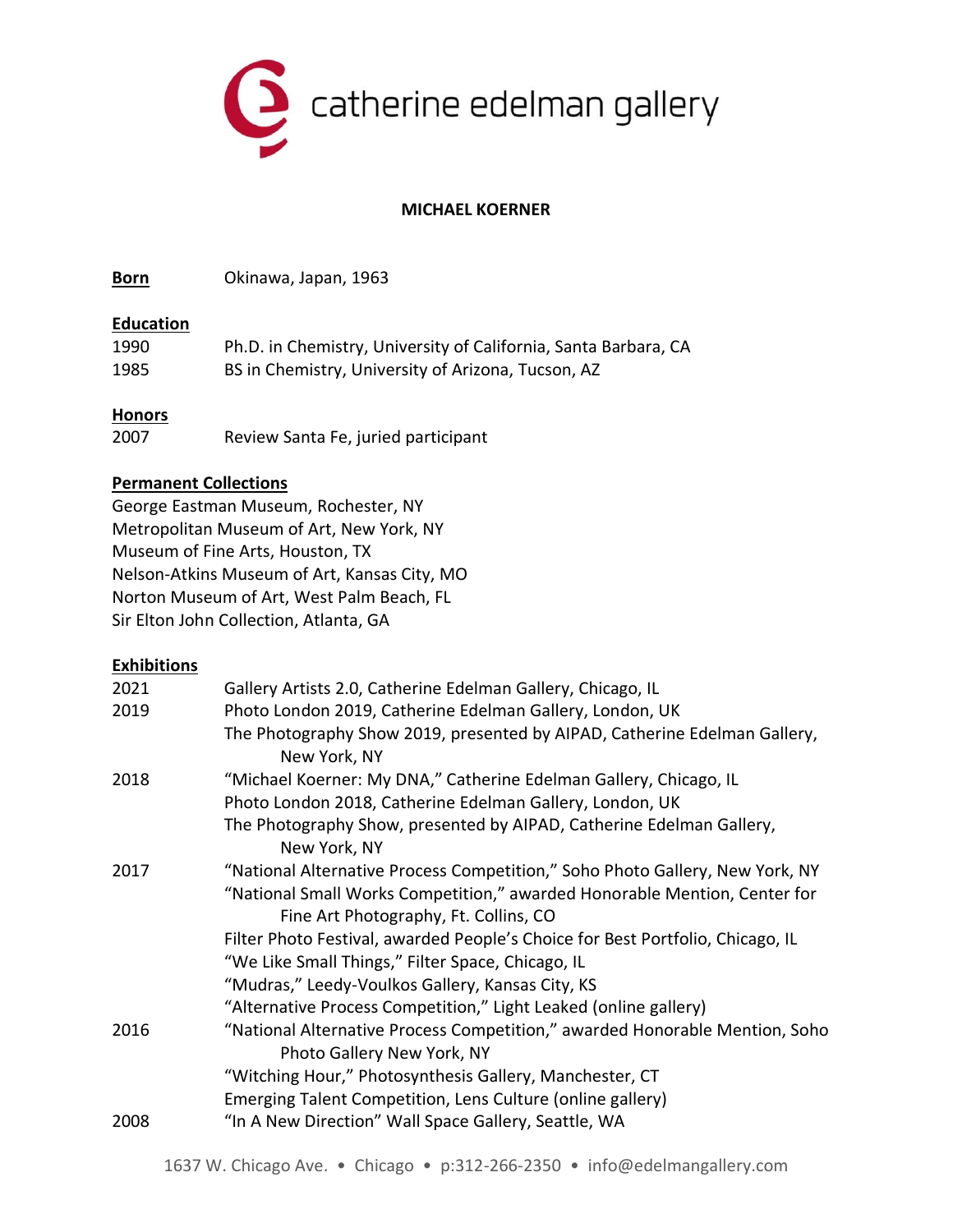| 2007                | "Members' Exhibition of Fine Art Photography," Center for Fine Art<br>Photography, c4fap, Ft. Collins, CO                     |
|---------------------|-------------------------------------------------------------------------------------------------------------------------------|
|                     | "National Alternative Process Competition," Soho Photo Gallery, New York, NY                                                  |
|                     | Annual Members' Show, Working With Artists, Lakewood, CO                                                                      |
|                     | "National Juried Photography Exhibition," 1212 Gallery, Richmond, VA                                                          |
|                     | "SPECTRA '07 National Photography Triennial," Silvermine Guild Arts Center                                                    |
|                     | New Canaan, CT                                                                                                                |
|                     | "Your Wildest Dreams," awarded 3rd place, Studio II, Napa Valley, CA                                                          |
|                     | "Texas Photographic Society National Competition," Texas Photographic Society<br>Austin, TX                                   |
|                     | International Exhibition of Fine Art Photography Center for Fine Art Photography<br>c4fap, Ft. Collins, CO                    |
|                     | "Tribute to Gordon Parks," Joyce Gordon Gallery, Oakland, CA                                                                  |
|                     | "Alternative Photography 4th Annual Juried Competition," Honorable Mention,                                                   |
|                     | Julia Dean Gallery, Venice, CA                                                                                                |
|                     | "Krappy Kamera IX Juried Competition," Soho Photo Gallery, New York, NY                                                       |
|                     | "Return to Earth," Solar Culture Gallery, Tucson, AZ                                                                          |
|                     | "Visual Edge 2007: Handcrafted," Viewpoint Photographic Art Center Gallery<br>"Urban Experience," Flash Gallery, Lakewood, CO |
| 2006                |                                                                                                                               |
|                     | "Summer Nights," Blue Plum Gallery, San Francisco, CA                                                                         |
|                     | Annual Members' Show, Working With Artists, Lakewood, CO<br>International Biennial, The Nocturnes, Napa, CA                   |
|                     | "Alternative Photography 3rd Annual Juried Competition," Julia Dean Gallery,<br>Venice, CA                                    |
|                     | "Krappy Kamera VIII," awarded National Grand Prize, Soho Photo Gallery                                                        |
|                     | New York, NY                                                                                                                  |
| 2005                | "Alternative Photography 2 <sup>nd</sup> Annual Juried Competition," Julia Dean Gallery,<br>Venice, CA                        |
|                     | University of Arizona Annual Art Exhibit, Best of Show, University of Arizona,<br>Tucson, AZ                                  |
| 2005                | Hot Shoe Salon at Studio 455, Tucson, AZ                                                                                      |
|                     |                                                                                                                               |
| <b>Publications</b> |                                                                                                                               |
| 2019                | "Michael Koerner," Unseen Magazine, Issue #7, September, 2019                                                                 |
|                     | "Art + Science: Blood and Kin: Michael Koerner," Lenscratch, online feature,<br>July 1, 2019                                  |
|                     |                                                                                                                               |

"Michael Koerner, Experimentalist," Rfotofolio, online interview "AIPAD 2019: What Caught Our Eye," What Will You Remember?, online feature

"A family's nuclear legacy, etched in silver," WIRED, online feature

2018 "What a Japanese-American artist inherited from the atomic bomb," The New Yorker, Photo Booth feature